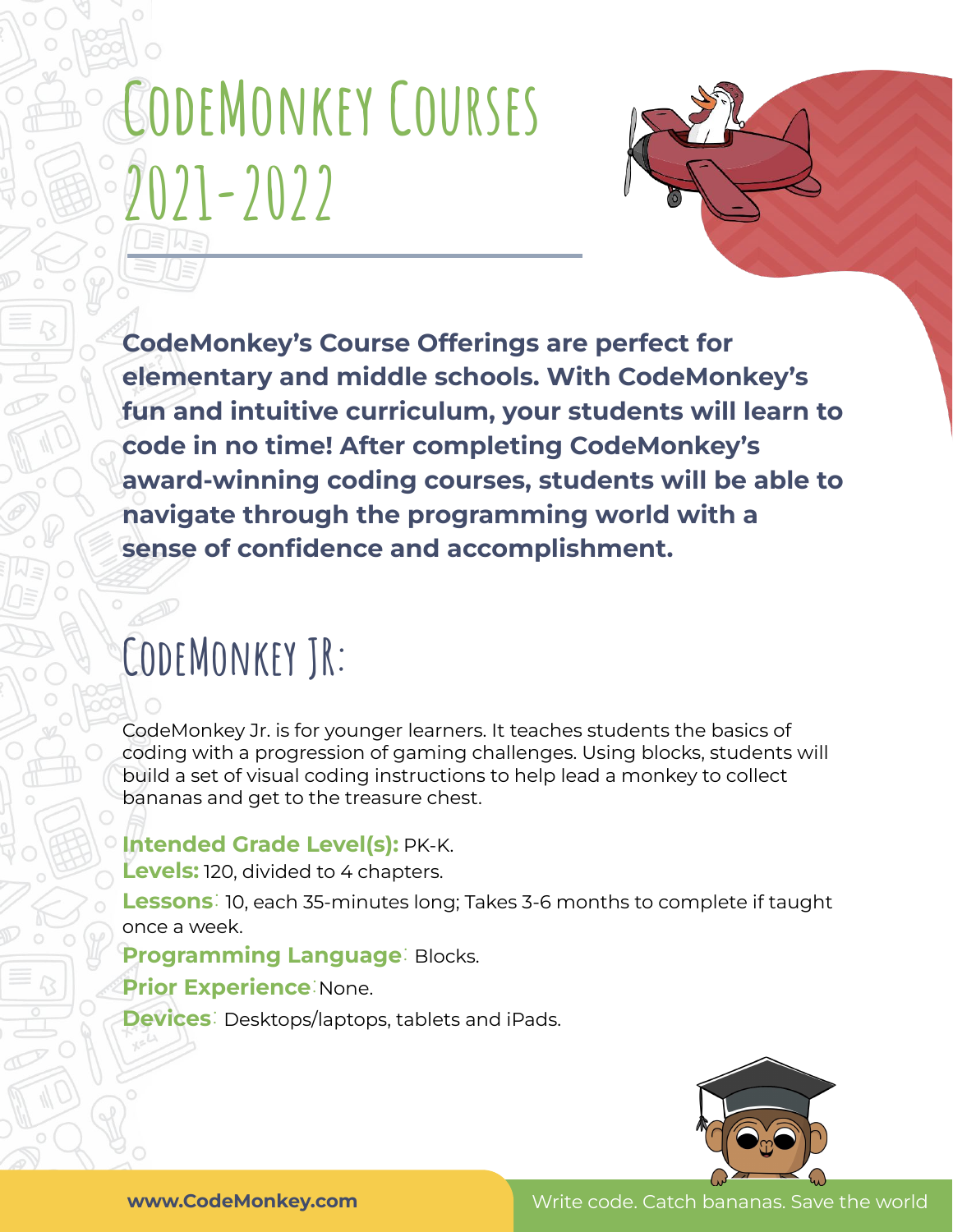### **Beaver Achiever:**



Beaver Achiever was made with 1st and 2nd graders in mind. The minimal text throughout the course makes it the perfect solution for early readers. With its fun graphics, intuitive interface and easy-to-follow instructions, students will quickly catch on!

#### **Intended Grade Level(s):** 1-2.

**Levels:** 120, divided to 3 courses. **Lessons:**23, takes 4.5 months to complete if taught once a week. **Programming Language:** Blocks. **Prior Experience:**None. **Devices:** Desktops/laptops, tablets and iPads.

### **Coding Adventure:**

Coding Adventure is a game-based environment where students learn to code in a real programming language as they help a monkey catch bananas. The course provides an easy entry into text-based coding.

#### **Intended Grade Level(s):** 3-8.

**Challenges:** 420, divided to 3 courses.

**Lessons:** 48, each 45-minutes long, takes 3 semesters to complete if taught once a week.

**Programming Language:** CoffeeScript.

**Prior Experience:**None.

**Devices:** Desktops/laptops, tablets & iPads with a keyboard.

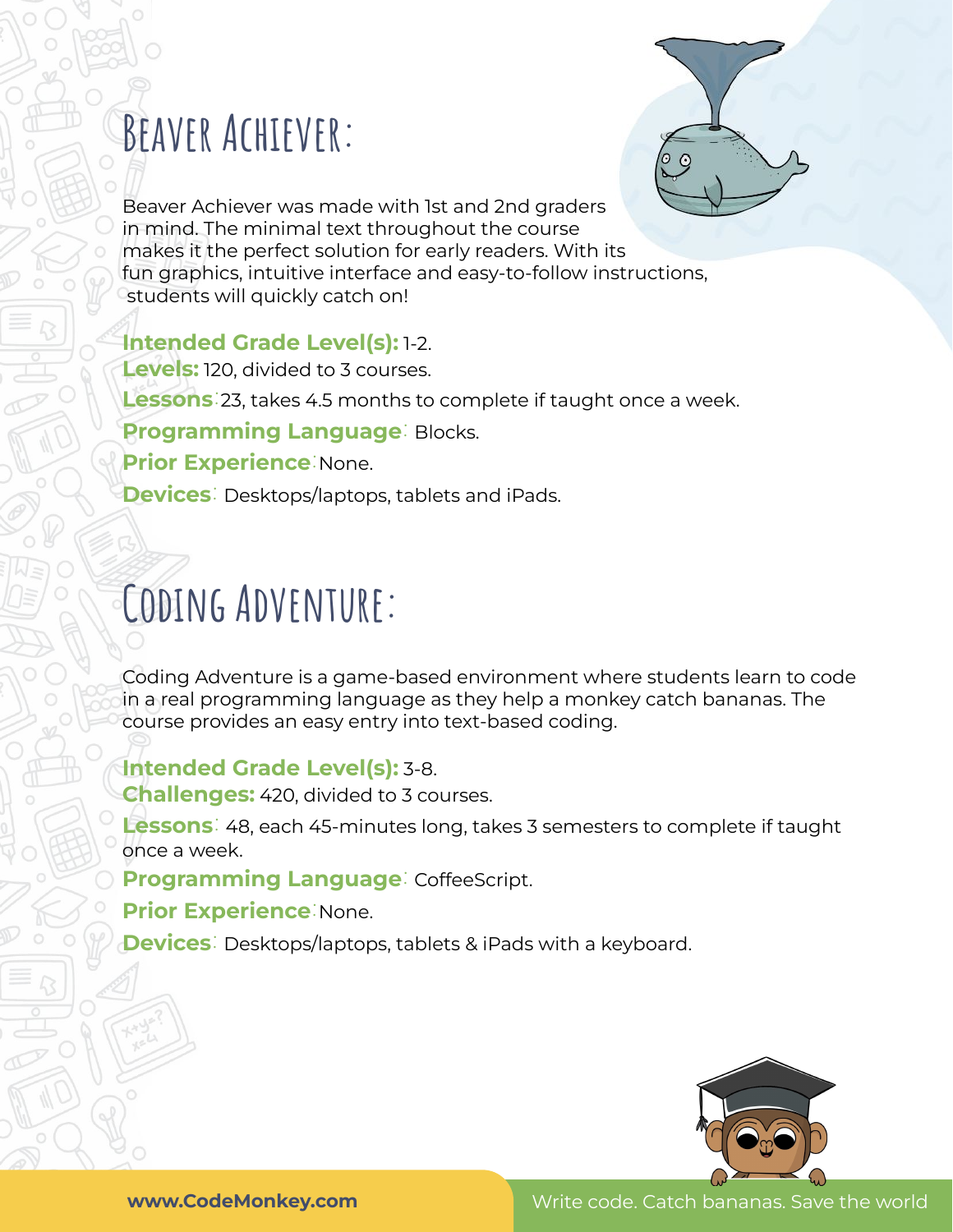### **Dodo Does Math:**

Dodo Does Math's highly engaging challenges offer students a memorable way to practice math. In each challenge, students need to help the dodo get to her eggs by utilizing real-world coding and math skills.

#### **Intended Grade Level(s):** 2-8.

**Challenges:** 60, divided to 3 courses.

**Lessons:** 6, each 45-minutes long, takes around a semester to complete if taught once a week.

**Programming Language:** CoffeeScript.

**Prior Experience:**First 30 Coding Adventure challenges.

**Devices:** Desktops/laptops.

### **Challenge Builder:**

Challenge Builder is a project-based platform that allows students to create their own Coding Adventure-styled challenges. Teachers can utilize this platform in their lessons to help to bring out student creativity and assess student understanding.

**Intended Grade Level(s):** 3-8.

**Challenges:** None, Free-style creation platform.

**Lessons:** 1 included in Coding Adventure lessons.

**Programming Language:** CoffeeScript.

**Prior Experience:**Coding Adventure Part 1.

**Devices:** Desktops/laptops, tablets & iPads with a keyboard.

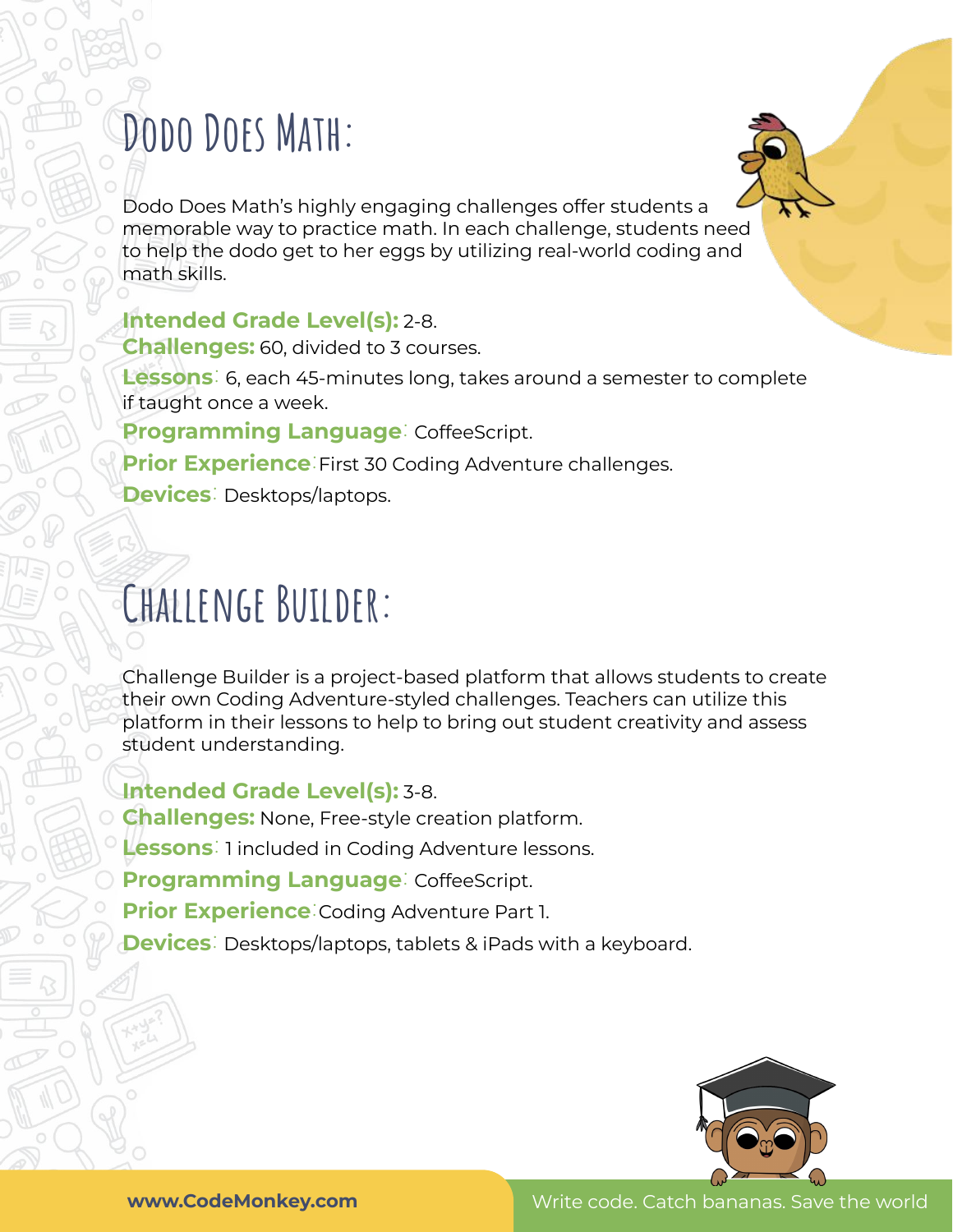### **Game Builder:**

#### GAME DESIGN COURSES

The Game Design courses guide students as they use game-design elements to build a specific game. Each course emphasizes a separate element that will help prepare them to create their own games in CodeMonkey's Create Games platform.

#### **Intended Grade Level(s):** 5-8

**Exercises:** 91, divided into 3 courses.

**Lessons:** 19, each 45-minutes long, takes around a semester to complete if taught once a week.

**Programming Language:** CoffeeScript.

**Prior Experience:** Coding Adventure Part 1.

**Devices:** Desktops/laptops or keyboarded device.

#### CREATE GAMES

Create Games enables students to execute every stage of the game-creation process - from choosing their own backgrounds to programming the rules of their games. Advanced learners can build their own games from start to finish while beginners can work their way up by choosing a pre-built template or remixing an already-built game.

**Intended Grade Level(s):** 5-8 **Exercises:** Free-style platform. **Lessons:** None. **Programming Language:** CoffeeScript. **Prior Experience:** Game Design Courses.

**Devices:** Desktops/laptops or keyboarded device.



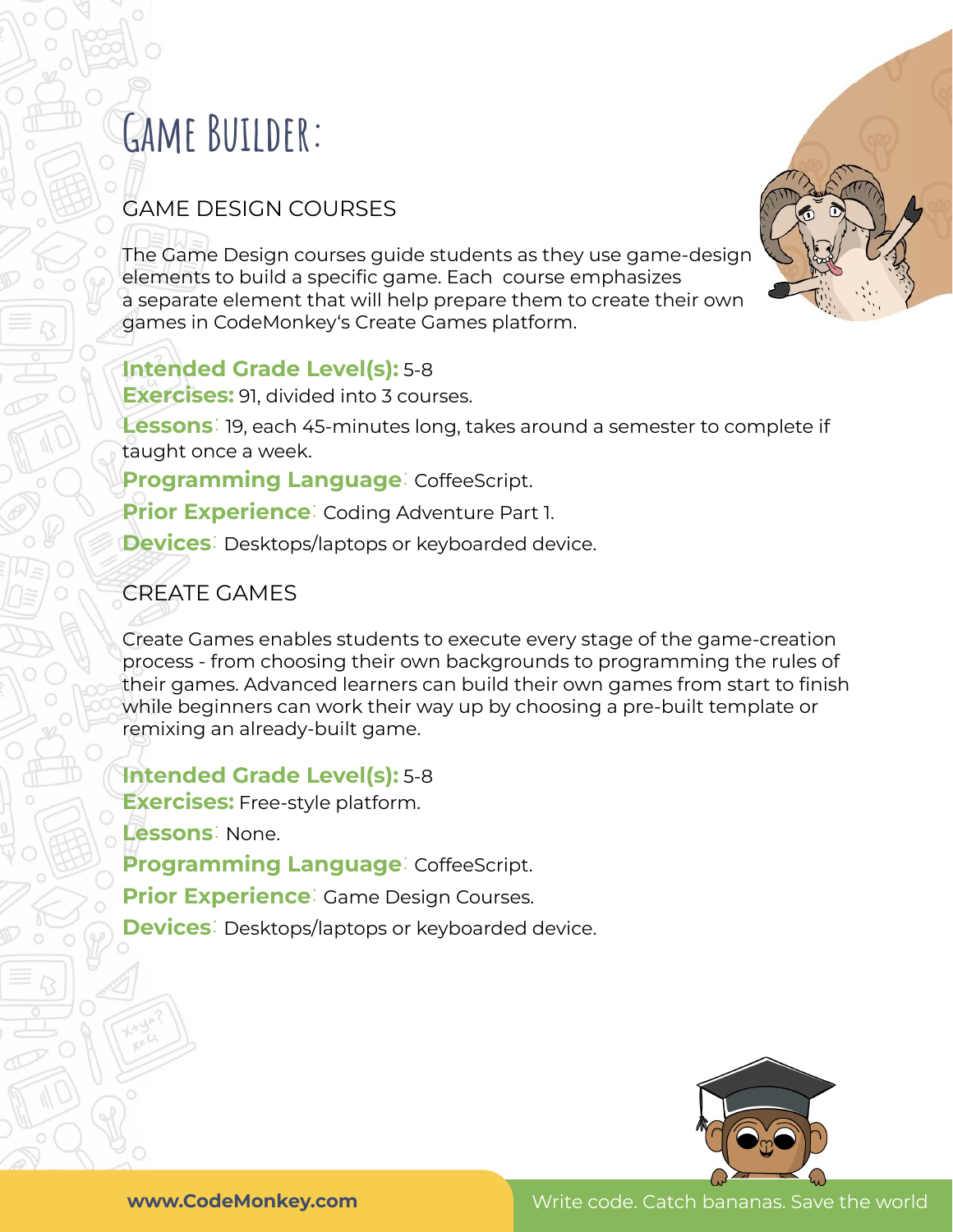### **Banana Tales:**



Banana Tales is a comprehensive coding course that teaches students Python. The goal of the game is to move the banana to the monkey, by clearing a path and overcoming obstacles along the way. Every few challenges, new animals are introduced to help clear the path. After students write their code, they will click on the banana to get it moving. Hints and tips included.

#### **Intended Grade Level(s):** 5-9.

**Challenges:** 125; divided into 2 courses.

**Lessons:** 23, each 45-minutes long, takes around a semester and a half to complete if taught once a week.

**Programming Language:** Python.

**Prior Experience:**None.

**Devices:** Desktops/laptops or keyboarded device.

### **Coding Chatbots:**

What better way to learn than through a hands-on project? With its chatbot interface, easy-to-read instructions, and real-world programming, Coding Chatbots is the perfect project-based solution for older students. In Coding Chatbots, students learn Python and chatbot interface elements as they program a real chatbot to host a popular guessing game.

**Intended Grade Level(s):** 7-9. **Exercises:** 74 .

**Lessons:** 16, each 45-minutes long, takes around a semester to teach if taught once a week.

**Programming Language:** Python.

**Prior Experience**<sup>:</sup> First 30 challenges of Coding Adventure.

**Devices:** Desktops/laptops.



**www.CodeMonkey.com Created by CodeMonkey Teacher Ambassador** Write code. Catch bananas. Save the world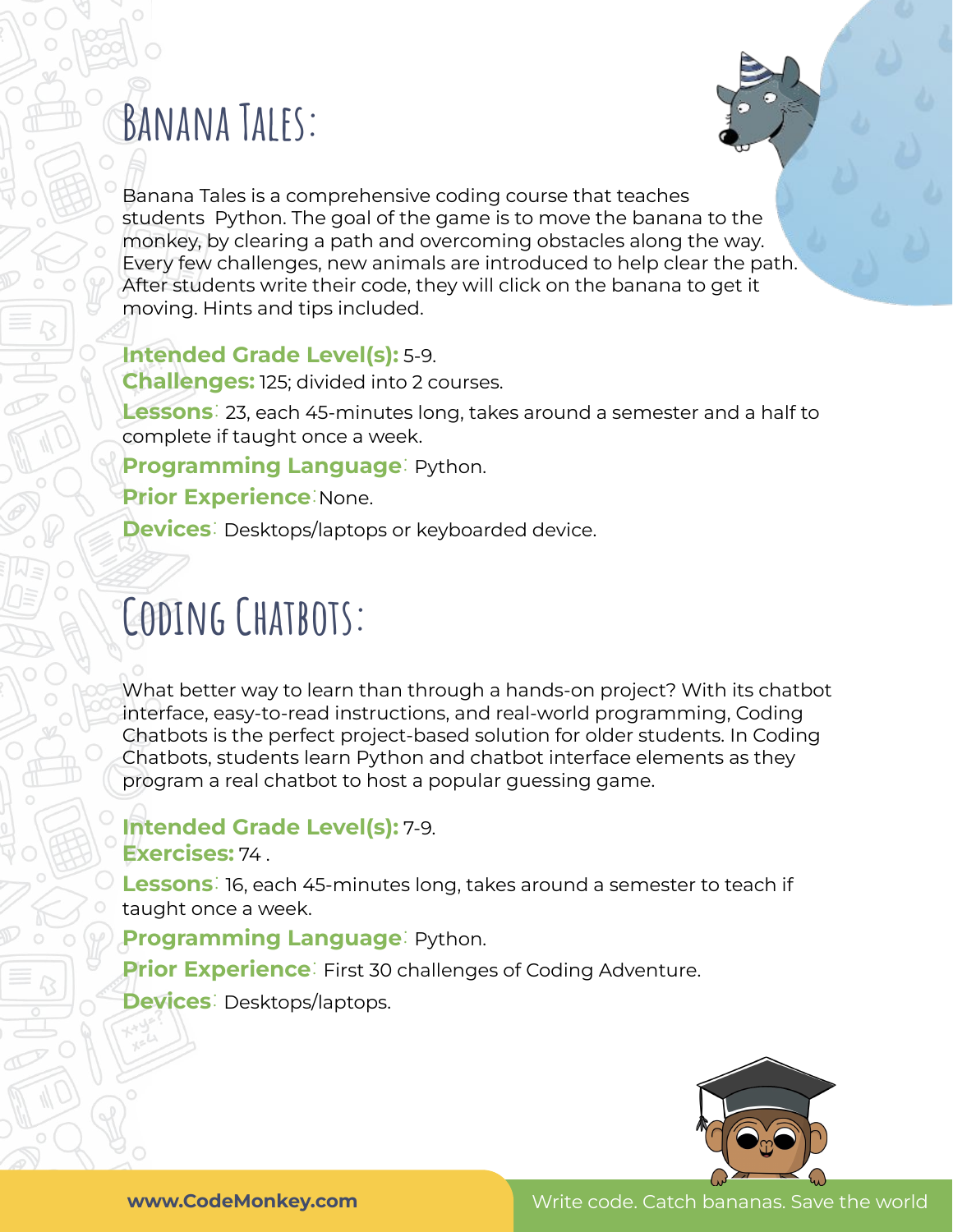# **Hour of Code Activities**

Hour of Code Activities are a great way to introduce your students to the basics of computer science in a fun and easy way. Each of the previously mentioned courses include challenges that make up their own stand-alone Hour of Code Activity. The following Hour of Code Activities are additional Activities with challenges not included in other courses

## **Space Adventure:**

Students will write real code while helping a monkey astronaut catch bananas in space!

#### **Intended Grade Level(s):** 3-8. **Challenges:** 17.

**Lessons:** Teacher notes.

**Programming Language:** CoffeeScript.

**Prior Experience:**None.

**Devices:** Desktops/laptops, tablets & iPads with a keyboard.

## **Blocks Jumper:**

Students will enjoy a "lighter" version of the Game Builder platform, where they can simply drag and drop blocks to create their own game.

#### **Intended Grade Level(s):** 2-8

**Exercises:** Free-style platform.

**Lessons:** Teacher notes. **Programming Language:** Blocks. **Prior Experience**: Beaver Achiever one hour activity. **Devices:** Desktops/laptops or keyboarded device.